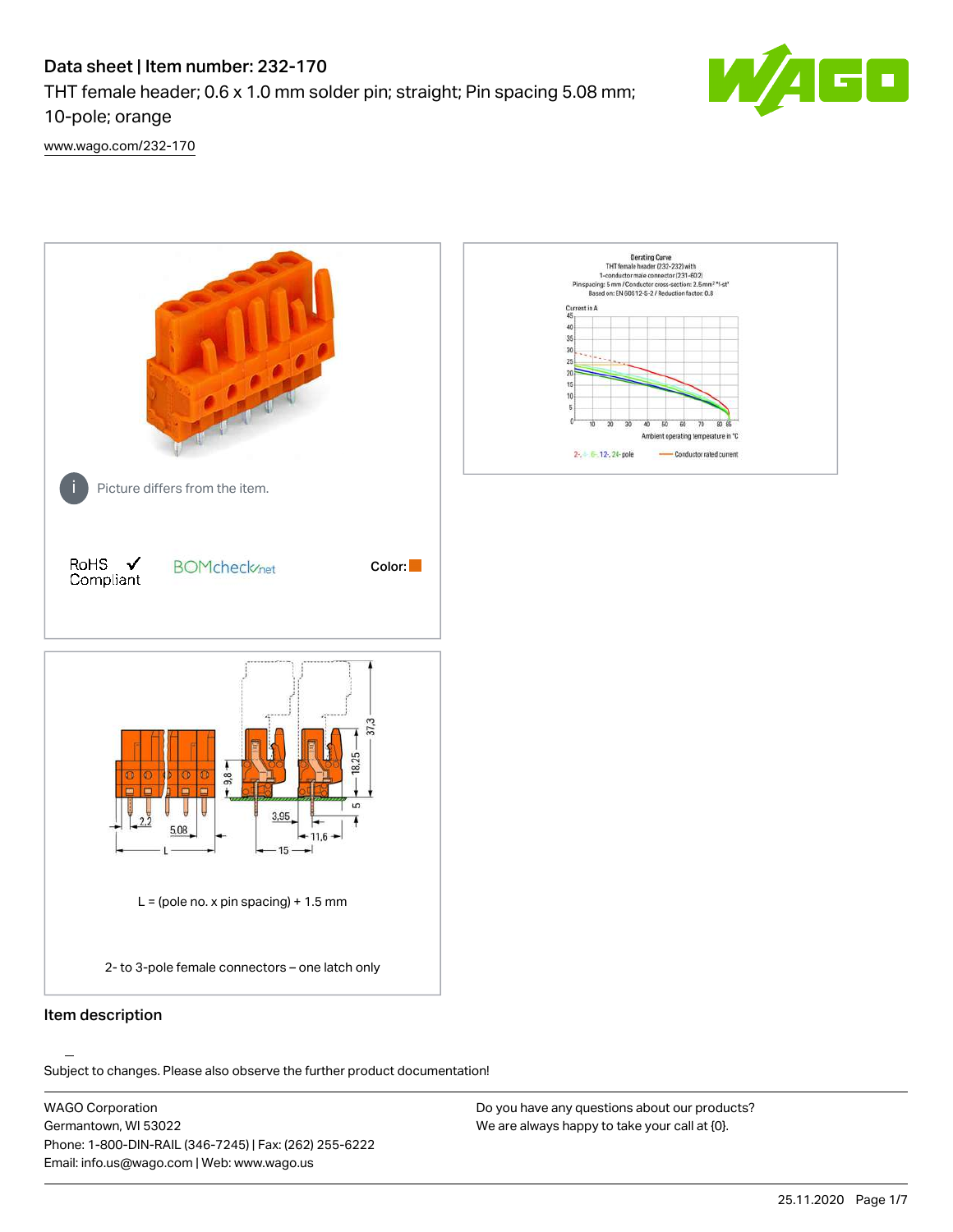#### Data sheet | Item number: 232-170

[www.wago.com/232-170](http://www.wago.com/232-170)



- $\blacksquare$ Horizontal or vertical PCB mounting via straight or angled solder pins
- $\blacksquare$ For board-to-board and board-to-wire connections
- Touch-proof PCB outputs  $\blacksquare$
- П Easy-to-identify PCB inputs and outputs
- П With coding fingers

#### Safety information 1:

The MCS - MULTI CONNECTION SYSTEM includes connectors without breaking capacity in accordance with DIN EN 61984. When used as intended, these connectors must not be connected/disconnected when live or under load. The circuit design should ensure header pins, which can be touched, are not live when unmated.

# Data

# Electrical data

#### Ratings per IEC/EN 60664-1

| Ratings per                 | IEC/EN 60664-1                                                       |
|-----------------------------|----------------------------------------------------------------------|
| Rated voltage (III / 3)     | 320 V                                                                |
| Rated surge voltage (III/3) | 4 <sub>k</sub> V                                                     |
| Rated voltage (III/2)       | 320 V                                                                |
| Rated surge voltage (III/2) | 4 <sub>k</sub> V                                                     |
| Nominal voltage (II/2)      | 630 V                                                                |
| Rated surge voltage (II/2)  | 4 <sub>k</sub> V                                                     |
| Rated current               | 12A                                                                  |
| Legend (ratings)            | (III / 2) $\triangleq$ Overvoltage category III / Pollution degree 2 |

#### Ratings per UL 1059

| Approvals per                  | UL 1059 |
|--------------------------------|---------|
| Rated voltage UL (Use Group B) | 300 V   |
| Rated current UL (Use Group B) | 15 A    |
| Rated voltage UL (Use Group D) | 300 V   |
| Rated current UL (Use Group D) | 10 A    |

#### Ratings per UL 1977

| Rated voltage UL 1977    | coo V       |
|--------------------------|-------------|
| Current UL 1977<br>Rated | ، ت<br>____ |

Subject to changes. Please also observe the further product documentation!

WAGO Corporation Germantown, WI 53022 Phone: 1-800-DIN-RAIL (346-7245) | Fax: (262) 255-6222 Email: info.us@wago.com | Web: www.wago.us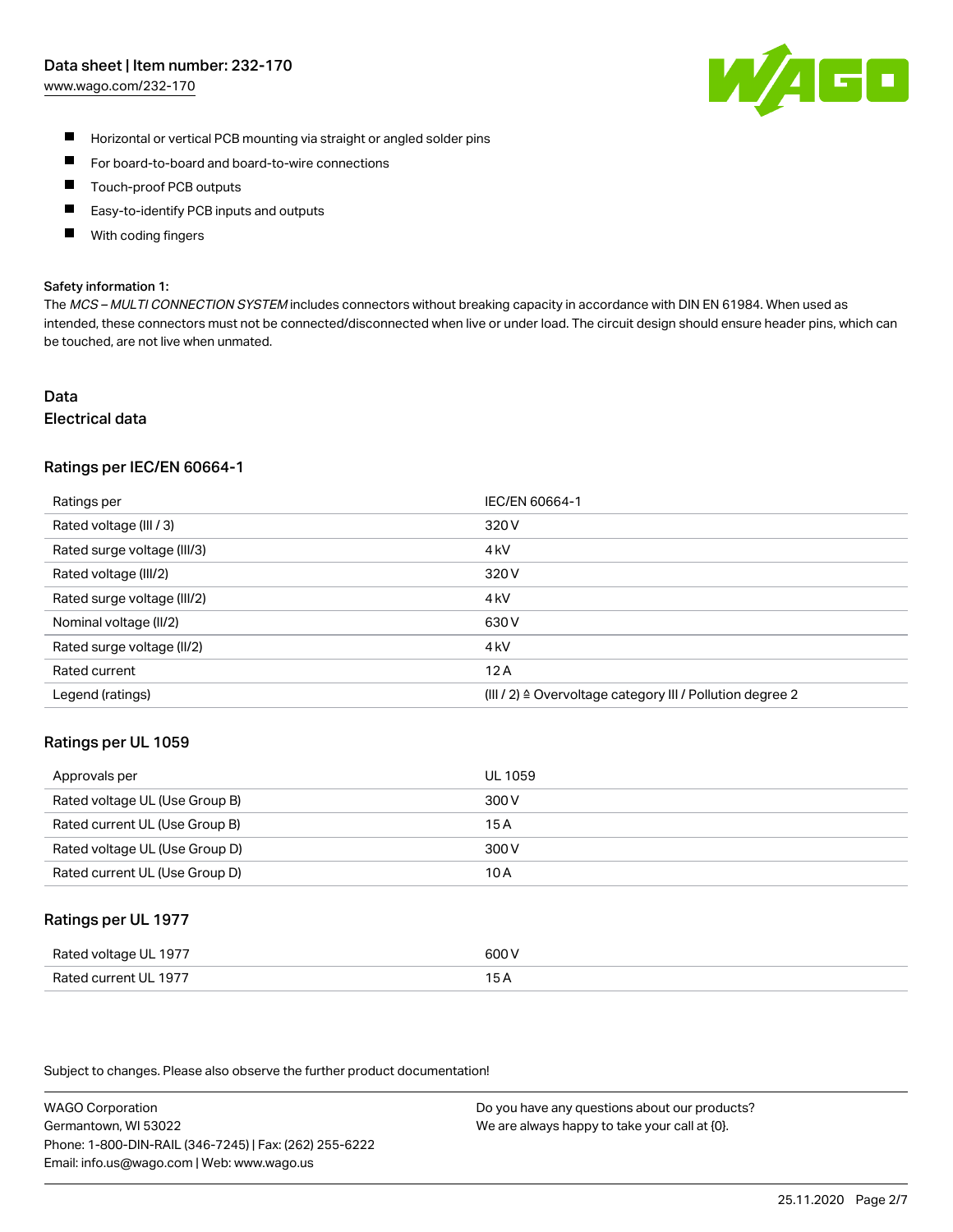

### Ratings per CSA

| Approvals per                   | CSA   |
|---------------------------------|-------|
| Rated voltage CSA (Use Group B) | 300 V |
| Rated current CSA (Use Group B) | 15 A  |
| Rated voltage CSA (Use Group D) | 300 V |
| Rated current CSA (Use Group D) | 10 A  |

# Connection data

| Pole No.                          | 10 |
|-----------------------------------|----|
| Total number of connection points | 10 |
| Total number of potentials        | 10 |
| Number of connection types        |    |
| Number of levels                  |    |

# Physical data

| Pin spacing                          | 5.08 mm / 0.2 inch         |
|--------------------------------------|----------------------------|
| Width                                | 52.3 mm / 2.059 inch       |
| Height                               | 23.25 mm / 0.915 inch      |
| Height from the surface              | 18.25 mm / 0.719 inch      |
| Depth                                | 11.6 mm / 0.457 inch       |
| Solder pin length                    | $5 \,\mathrm{mm}$          |
| Solder pin dimensions                | $0.6 \times 1$ mm          |
| Drilled hole diameter with tolerance | $1.3$ <sup>(+0.1)</sup> mm |

#### Plug-in connection

| Contact type (pluggable connector) | Female connector/socket |
|------------------------------------|-------------------------|
| Connector (connection type)        | for PCB                 |
| Mismating protection               | No.                     |
| Mating direction to the PCB        | 90°                     |

# PCB contact

| PCB contact                         | тнт                                        |
|-------------------------------------|--------------------------------------------|
| Solder pin arrangement              | over the entire female connector (in-line) |
| Number of solder pins per potential |                                            |

Subject to changes. Please also observe the further product documentation! Material Data

| WAGO Corporation                                       | Do you have any questions about our products? |
|--------------------------------------------------------|-----------------------------------------------|
| Germantown, WI 53022                                   | We are always happy to take your call at {0}. |
| Phone: 1-800-DIN-RAIL (346-7245)   Fax: (262) 255-6222 |                                               |
| Email: info.us@wago.com   Web: www.wago.us             |                                               |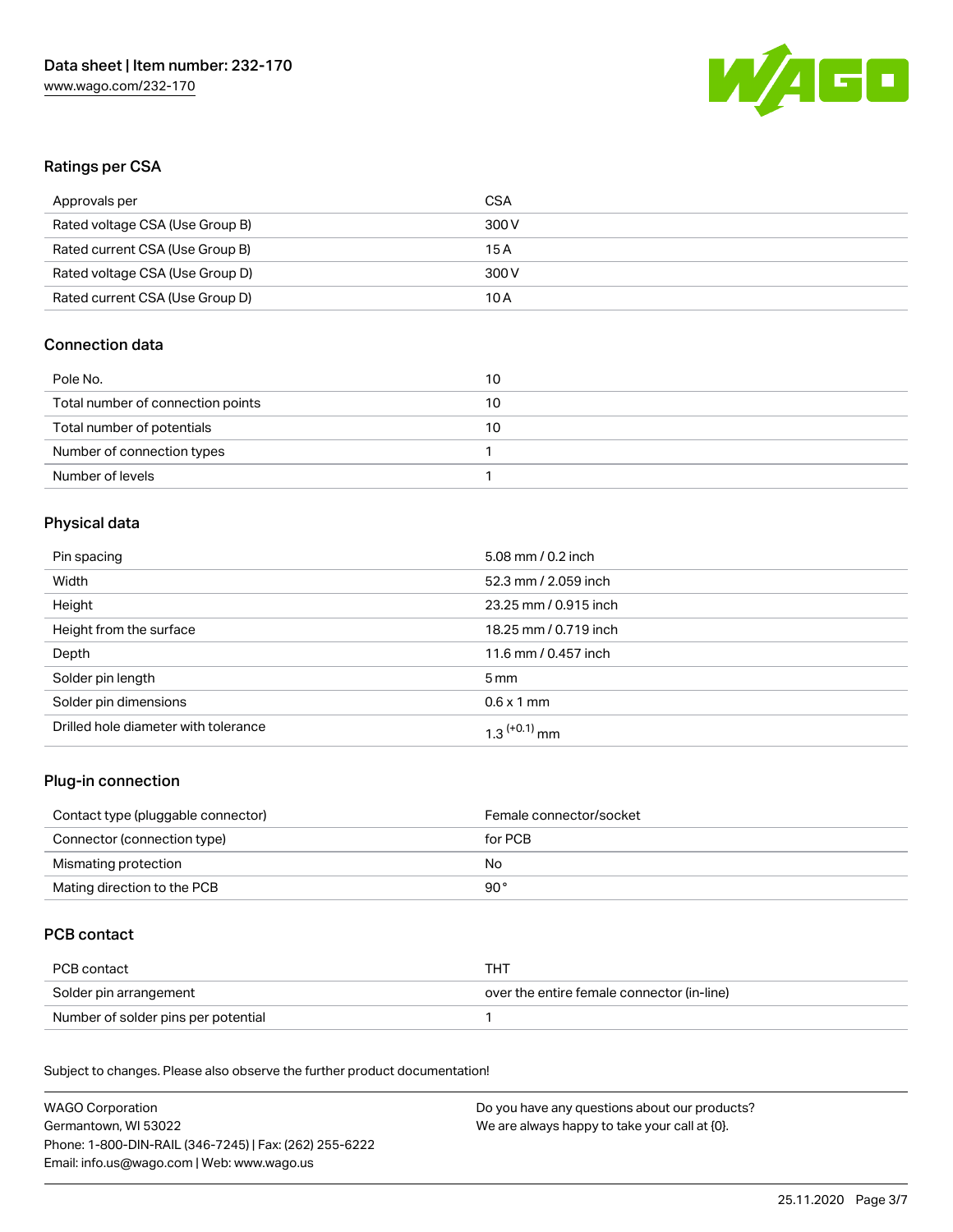[www.wago.com/232-170](http://www.wago.com/232-170)



### Material Data

| Color                       | orange           |
|-----------------------------|------------------|
| Material group              |                  |
| Insulation material         | Polyamide (PA66) |
| Flammability class per UL94 | V <sub>0</sub>   |
| Contact material            | Copper alloy     |
| Contact plating             | tin-plated       |
| Fire load                   | $0.145$ MJ       |
| Weight                      | 9.1 <sub>g</sub> |

#### Environmental Requirements

| Limit temperature range | +85 °C<br>-60 |  |
|-------------------------|---------------|--|
|-------------------------|---------------|--|

# Commercial data

| Product Group         | 3 (Multi Conn. System) |
|-----------------------|------------------------|
| Packaging type        | <b>BOX</b>             |
| Country of origin     | DE                     |
| <b>GTIN</b>           | 4044918578783          |
| Customs tariff number | 85366990990            |

## Approvals / Certificates

#### Country specific Approvals

| Logo               | Approval                                     | <b>Additional Approval Text</b> | Certificate<br>name |
|--------------------|----------------------------------------------|---------------------------------|---------------------|
|                    | CВ<br>DEKRA Certification B.V.               | IEC 61984                       | NL-39756            |
| EMA<br><b>NEUR</b> | <b>KEMA/KEUR</b><br>DEKRA Certification B.V. | EN 61984                        | 2190761.01          |

#### Ship Approvals

|                                                                            |                             |                                 | Certificate   |
|----------------------------------------------------------------------------|-----------------------------|---------------------------------|---------------|
| Logo                                                                       | Approval                    | <b>Additional Approval Text</b> | name          |
| ABS.                                                                       | <b>ABS</b>                  | $\overline{\phantom{a}}$        | $19-$         |
|                                                                            | American Bureau of Shipping |                                 | HG15869876-   |
|                                                                            |                             |                                 | <b>PDA</b>    |
|                                                                            | LR                          | IEC 61984                       | 96/20035 (E5) |
| Subject to changes. Please also observe the further product documentation! |                             |                                 |               |

| <b>WAGO Corporation</b>                                | Do you have any questions about our products? |
|--------------------------------------------------------|-----------------------------------------------|
| Germantown, WI 53022                                   | We are always happy to take your call at {0}. |
| Phone: 1-800-DIN-RAIL (346-7245)   Fax: (262) 255-6222 |                                               |
| Email: info.us@wago.com   Web: www.wago.us             |                                               |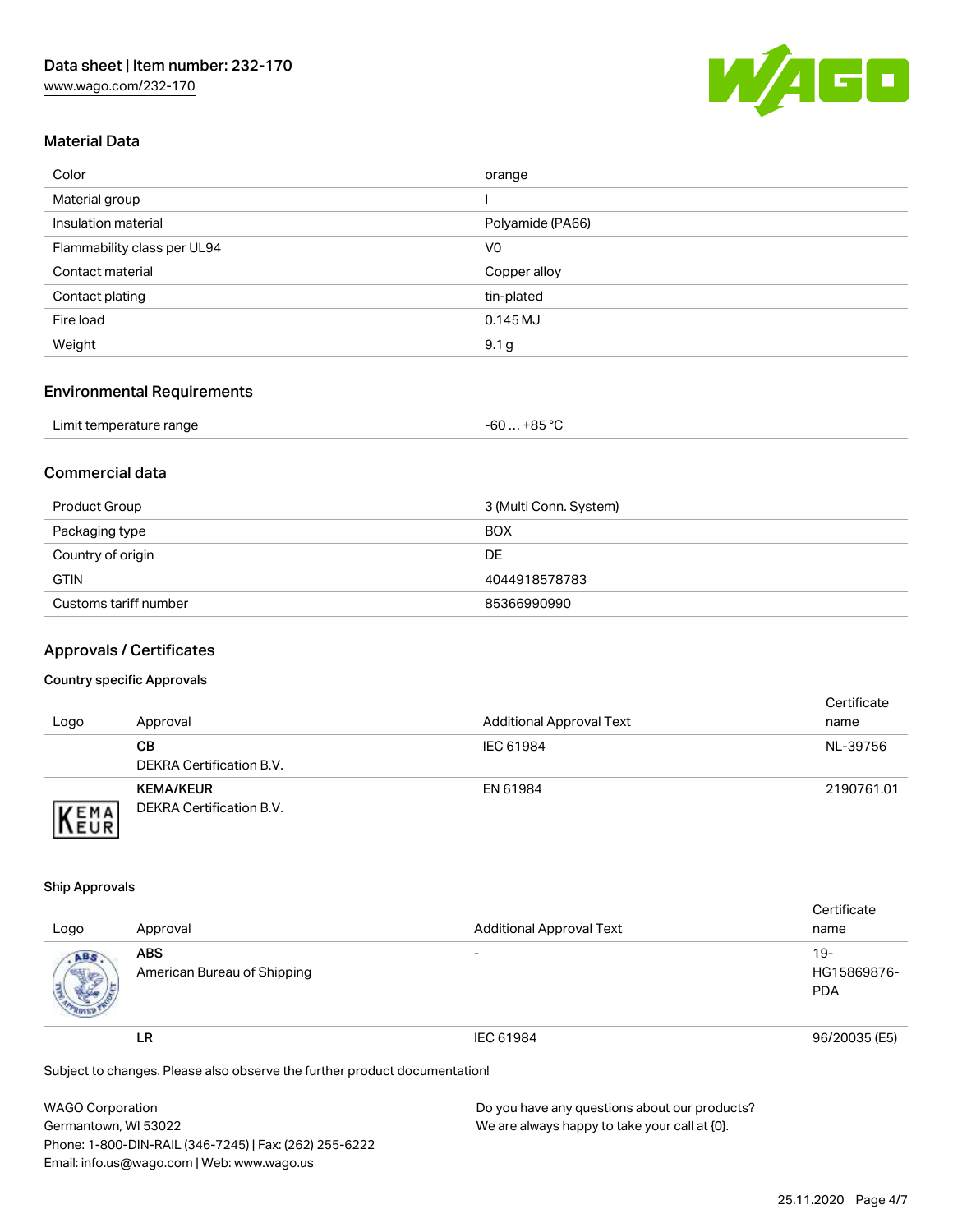

Lloyds Register

#### UL-Approvals

| Logo                       | Approval                       | <b>Additional Approval Text</b> | Certificate<br>name |
|----------------------------|--------------------------------|---------------------------------|---------------------|
|                            | UL                             | <b>UL 1977</b>                  | E45171              |
| $\boldsymbol{\mathcal{P}}$ | UL International Germany GmbH  |                                 |                     |
|                            | <b>UR</b>                      | <b>UL 1059</b>                  | E45172              |
| $\boldsymbol{\theta}$      | Underwriters Laboratories Inc. |                                 | sec. 18             |

# Counterpart

| <b>TANKING</b> | Item no.231-640<br>1-conductor male connector; 2.5 mm <sup>2</sup> ; Pin spacing 5.08 mm; 10-pole; 2,50 mm <sup>2</sup> ; orange                             | www.wago.com/231-640             |
|----------------|--------------------------------------------------------------------------------------------------------------------------------------------------------------|----------------------------------|
| ALLING         | Item no.231-640/019-000<br>1-conductor male connector; clamping collar; 2.5 mm <sup>2</sup> ; Pin spacing 5.08 mm; 10-pole; 2,50 mm <sup>2</sup> ;<br>orange | www.wago.com/231-640/019-<br>000 |

#### Compatible products

| check                                    |                                                                                                                            |             |               |                      |  |
|------------------------------------------|----------------------------------------------------------------------------------------------------------------------------|-------------|---------------|----------------------|--|
|                                          | Item no.: 231-661<br>Test plugs for female connectors; for 5 mm and 5.08 mm pin spacing; 2,50 mm <sup>2</sup> ; light gray |             |               | www.wago.com/231-661 |  |
| <b>Downloads</b><br><b>Documentation</b> |                                                                                                                            |             |               |                      |  |
| <b>Additional Information</b>            |                                                                                                                            |             |               |                      |  |
| Technical explanations                   |                                                                                                                            | Apr 3, 2019 | pdf<br>3.6 MB | Download             |  |

# CAD files

#### CAD data

Subject to changes. Please also observe the further product documentation!

WAGO Corporation Germantown, WI 53022 Phone: 1-800-DIN-RAIL (346-7245) | Fax: (262) 255-6222 Email: info.us@wago.com | Web: www.wago.us Do you have any questions about our products? We are always happy to take your call at {0}.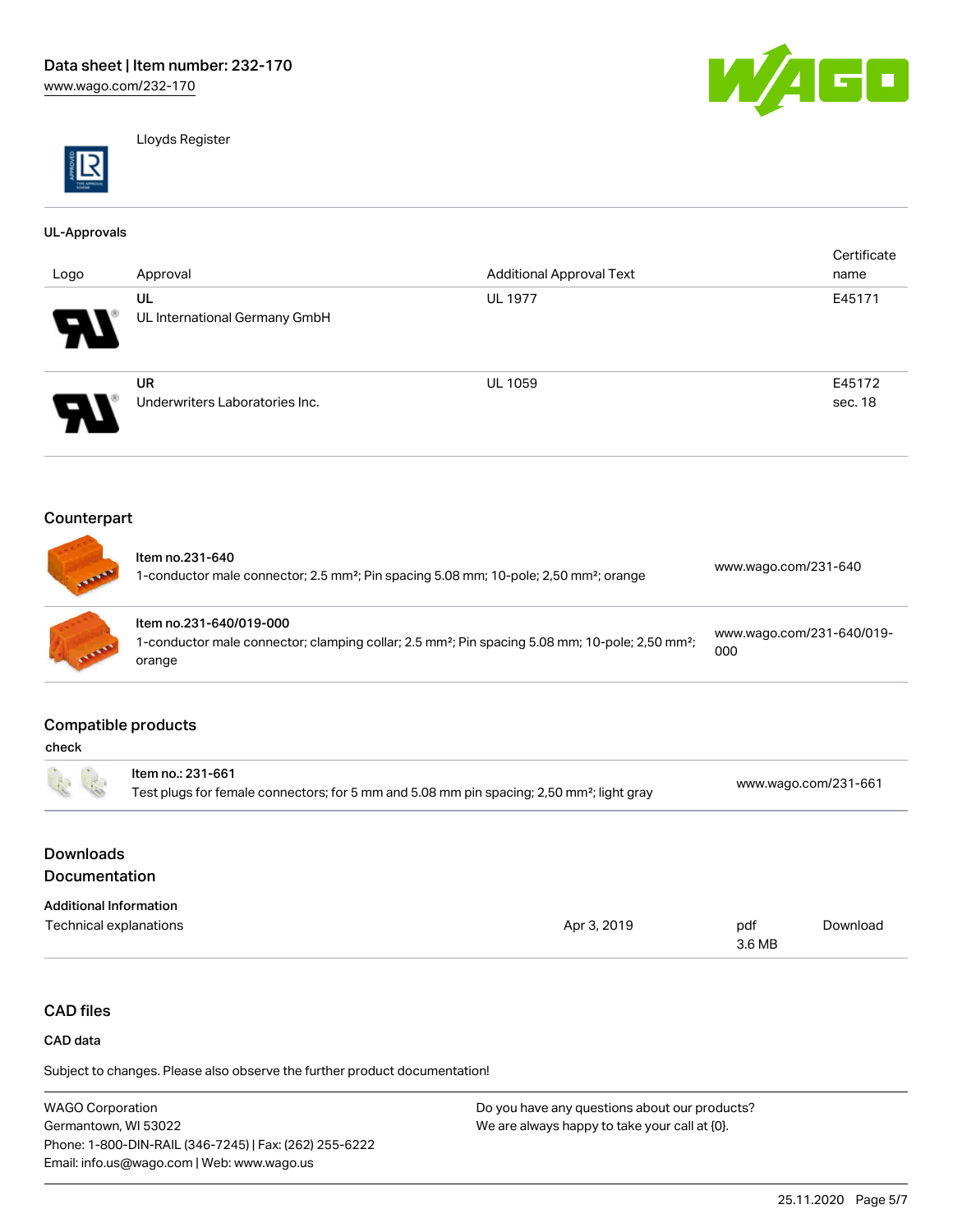# Data sheet | Item number: 232-170

[www.wago.com/232-170](http://www.wago.com/232-170)



|                 | 2D/3D Models 232-170                                                                                                                                                   | <b>URL</b> | Download |
|-----------------|------------------------------------------------------------------------------------------------------------------------------------------------------------------------|------------|----------|
| <b>CAE</b> data |                                                                                                                                                                        |            |          |
|                 | EPLAN Data Portal 232-170                                                                                                                                              | <b>URL</b> | Download |
|                 | ZUKEN Portal 232-170                                                                                                                                                   | <b>URL</b> | Download |
|                 | <b>PCB Design</b>                                                                                                                                                      |            |          |
|                 | Symbol and Footprint 232-170                                                                                                                                           | URL        | Download |
|                 | CAx data for your PCB design, consisting of "schematic symbols and PCB footprints",<br>allow easy integration of the WAGO component into your development environment. |            |          |
|                 | Supported formats:                                                                                                                                                     |            |          |
| Ш               | Accel EDA 14 & 15                                                                                                                                                      |            |          |
| ш               | Altium 6 to current version                                                                                                                                            |            |          |
| $\blacksquare$  | Cadence Allegro                                                                                                                                                        |            |          |
| ۰               | DesignSpark                                                                                                                                                            |            |          |
| ш               | Eagle Libraries                                                                                                                                                        |            |          |
| Ш               | KiCad                                                                                                                                                                  |            |          |
|                 | Mentor Graphics BoardStation                                                                                                                                           |            |          |
| ш               | Mentor Graphics Design Architect                                                                                                                                       |            |          |
| ш               | Mentor Graphics Design Expedition 99 and 2000                                                                                                                          |            |          |
|                 | OrCAD 9.X PCB and Capture                                                                                                                                              |            |          |
| Ш               | PADS PowerPCB 3, 3.5, 4.X, and 5.X                                                                                                                                     |            |          |
| ш               | PADS PowerPCB and PowerLogic 3.0                                                                                                                                       |            |          |
| H               | PCAD 2000, 2001, 2002, 2004, and 2006                                                                                                                                  |            |          |
| $\blacksquare$  | Pulsonix 8.5 or newer                                                                                                                                                  |            |          |
| П               | <b>STL</b>                                                                                                                                                             |            |          |
|                 | 3D STEP                                                                                                                                                                |            |          |
|                 | <b>TARGET 3001!</b>                                                                                                                                                    |            |          |
| I.              | View Logic ViewDraw                                                                                                                                                    |            |          |
| П               | Quadcept                                                                                                                                                               |            |          |
| H               | Zuken CadStar 3 and 4                                                                                                                                                  |            |          |
| П               | Zuken CR-5000 and CR-8000                                                                                                                                              |            |          |

Subject to changes. Please also observe the further product documentation!

WAGO Corporation Germantown, WI 53022 Phone: 1-800-DIN-RAIL (346-7245) | Fax: (262) 255-6222 Email: info.us@wago.com | Web: www.wago.us